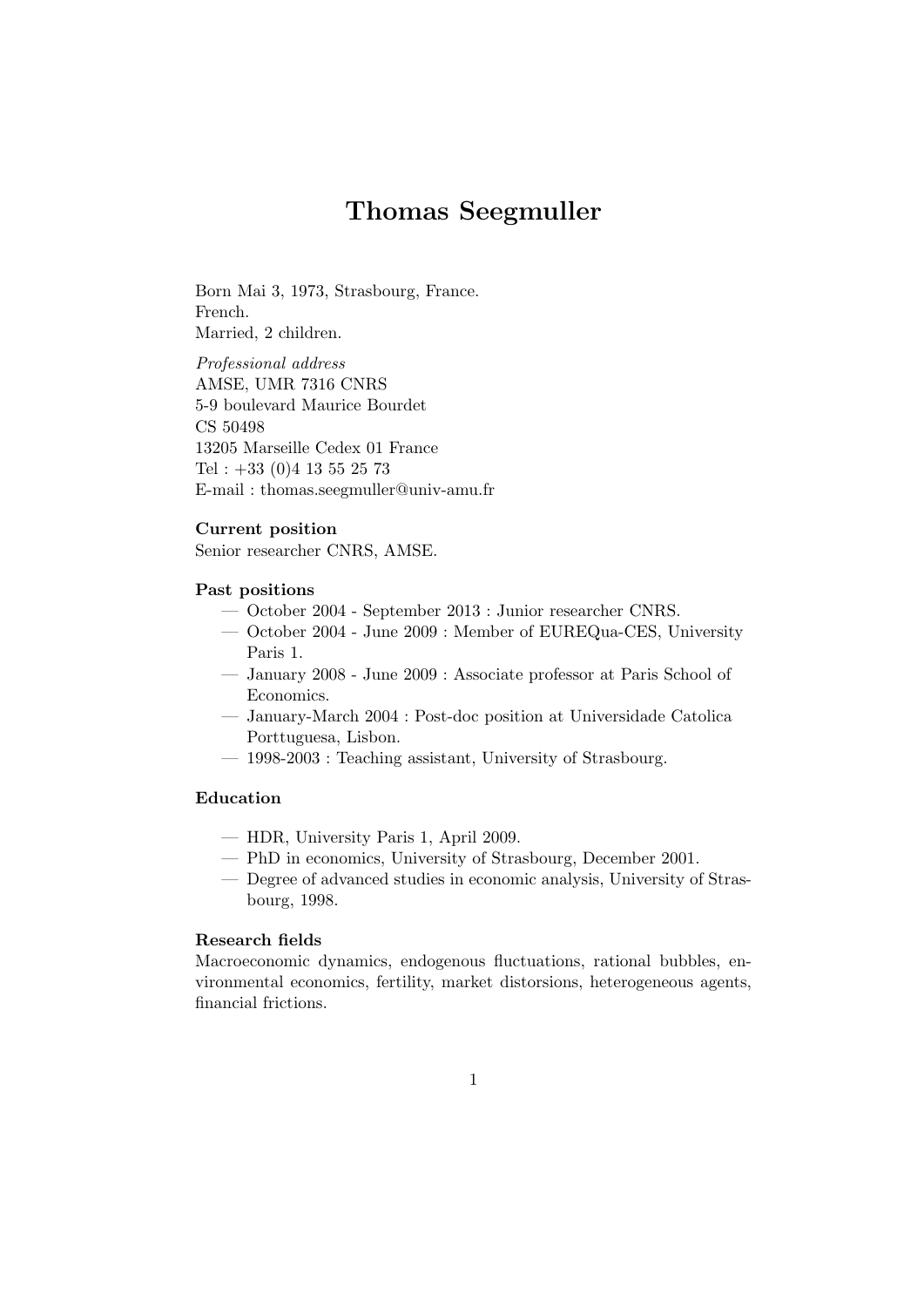# Publications and forthcoming articles

- 1. "Endogenous Fluctuations and Public Services in a Simple OLG Economy", Economics Bulletin 5, 1-7, 2003.
- 2. "Concurrence Imparfaite, Variabilité du Taux de Marge et Fluctuations Endogènes, Recherches Economiques de Louvain 69, 371-386, 2003.
- 3. "Unions, Wage Differential and Indeterminacy", with Francesco De Palma, Research in Economics 58, 205-218, 2004.
- 4. "Pollution as a Source of Endogenous Fluctuations and Periodic Welfare Inequality in OLG Economies", with Alban Verchère, Economics Letters 84, 363-369, 2004.
- 5. "Endogenous Cycles in a Two-sector Overlapping Generations Model under Intertemporal Substitutability", Annales d'Economie et de Statistique 74, 131-146, 2004.
- 6. "Dual Labor Market and Endogenous Fluctuations", with Francesco De Palma, Macroeconomic Dynamics 9, 398-411, 2005.
- 7. "On the Stabilizing Virtues of Imperfect Competition", International Journal of Economic Theory 1, 313-323, 2005.
- 8. "Optimal Cycles and Social Inequality : What Do We Learn from the Gini Index ?", with Stefano Bosi, Research in Economics 60, 35-46, 2006.
- 9. "A Note on Indeterminacy in Overlapping Generations Economies with Environment and Endogenous Labor Supply", with Alban Verchère, Macroeconomic Dynamics 11, 423-429, 2007.
- 10. "A Propos du Rôle (Dé)Stabilisateur de l'Hétérogénéité dans les Economies à Générations Imbriquées", with Stefano Bosi, Revue Economique 58, 629-636, 2007.
- 11. "Can Heterogeneous Preferences Stabilize Endogenous Fluctuations ?", with Stefano Bosi, Journal of Economic Dynamics and Control 32, 624-647, 2008.
- 12. "Tax Rate Variability and Public Spending as Sources of Indeterminacy", with Teresa Lloyd-Braga and Leonor Modesto, *Journal of* Public Economic Theory 10, 399-421, 2008.
- 13. "Taste for Variety and Endogenous Fluctuations in a Monopolistic Competition Model", Macroeconomic Dynamics 12, 561-577, 2008.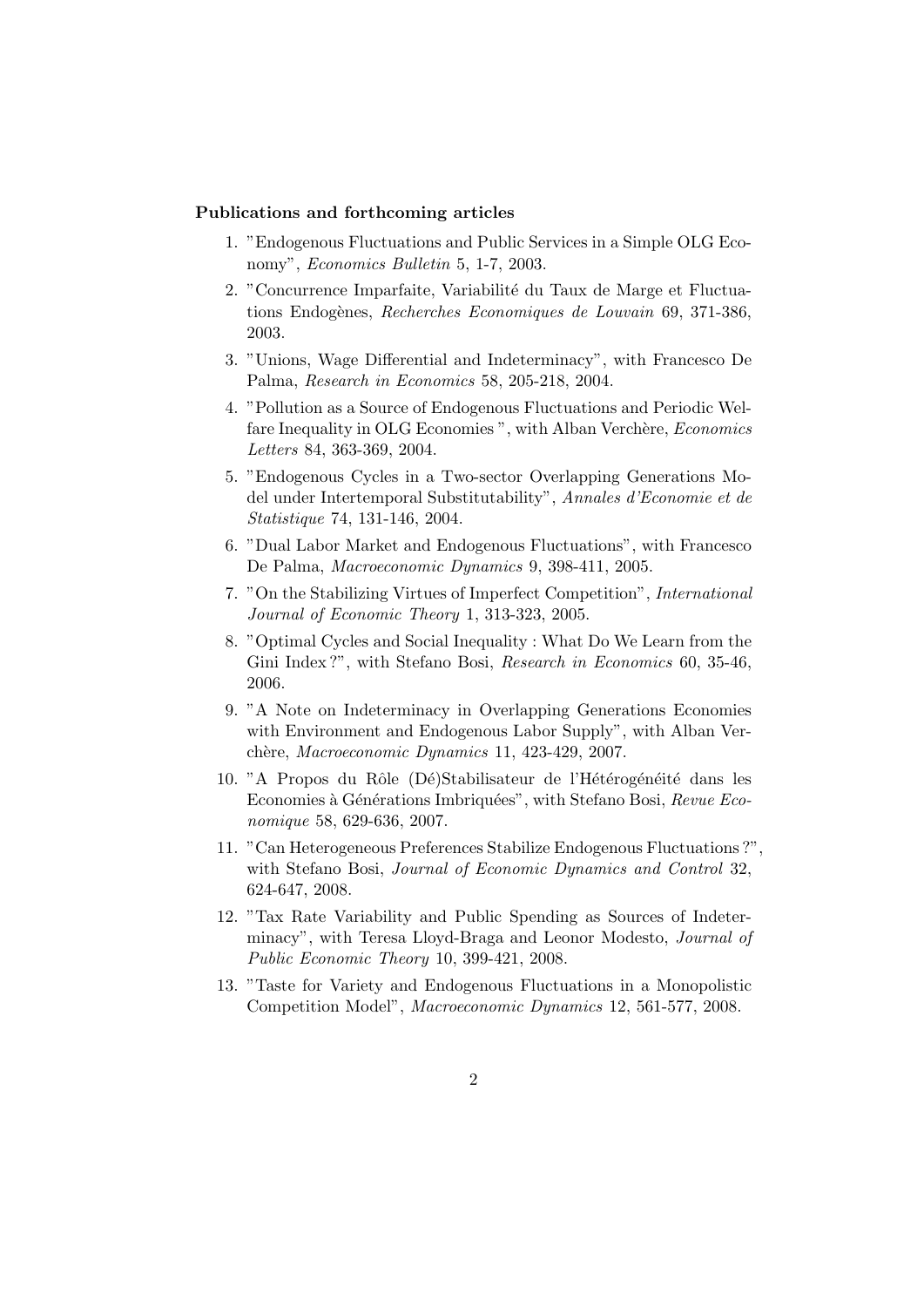- 14. "On Local Indeterminacy and Endogenous Cycles in Ramsey Models with Heterogeneous Households," with Stefano Bosi, Portuguese Economic Journal 8, 53-58, 2009.
- 15. "Capital-labor Substitution and Endogenous Fluctuations : A Monopolistic Competition Approach with Variable Mark-up", Japanese Economic Review 60, 301-319, 2009.
- 16. "On Rational Exuberance", with Stefano Bosi, Mathematical Social Sciences 59, 249-270, 2010.
- 17. "On the Ramsey Equilibrium with Heterogeneous Consumers and Endogenous Labor Supply", with Stefano Bosi, Journal of Mathematical Economics 46, 475-492, 2010.
- 18. "On the Role of Progressive Taxation in a Ramsey Model with Heterogeneous Households", with Stefano Bosi, Journal of Mathematical Economics 46, 977-996, 2010.
- 19. "The Dynamics of Wealth Inequality under Endogenous Fertility : A Remark on the Barro-Becker Model with Heterogenous Endowments", with Stefano Bosi and Raouf Boucekkine, Theoretical Economics Letters 1, 3-7, 2011.
- 20. "Mortality Differential and Growth : What Do We Learn from the Barro-Becker Model ?", with Stefano Bosi, Mathematical Population Studies 19, 27-50, 2012.
- 21. "A Note on Environmental Policy and Public Debt Stabilization", with Mouez Fodha, Macroeconomic Dynamics, 16, 477-492, 2012.
- 22. "Rational Bubbles and Expectation-driven Fluctuations", with Stefano Bosi, International Journal of Economic Theory 9, 69-83, 2013.
- 23. "Destabilizing Balanced-Budget Consumption Taxes in Multi-sector Economies", with Kazuo Nishimura, Carine Nourry and Alain Venditti, International Journal of Economic Theory 9, 113-130, 2013.
- 24. "Aggregate Instability under Balanced-Budget Consumption Taxes : A Re-examination", with Carine Nourry and Alain Venditti, Journal of Economic Theory 149, 1977-2006, 2013.
- 25. "Environmental Quality, Public Debt and Economic Development", with Mouez Fodha, Environmental and Resource Economics 57, 487- 504, 2014.
- 26. "Population Growth in Polluting Industrialization", with Karine Constant and Carine Nourry, Resource and Energy Economics 36, 229-247, 2014.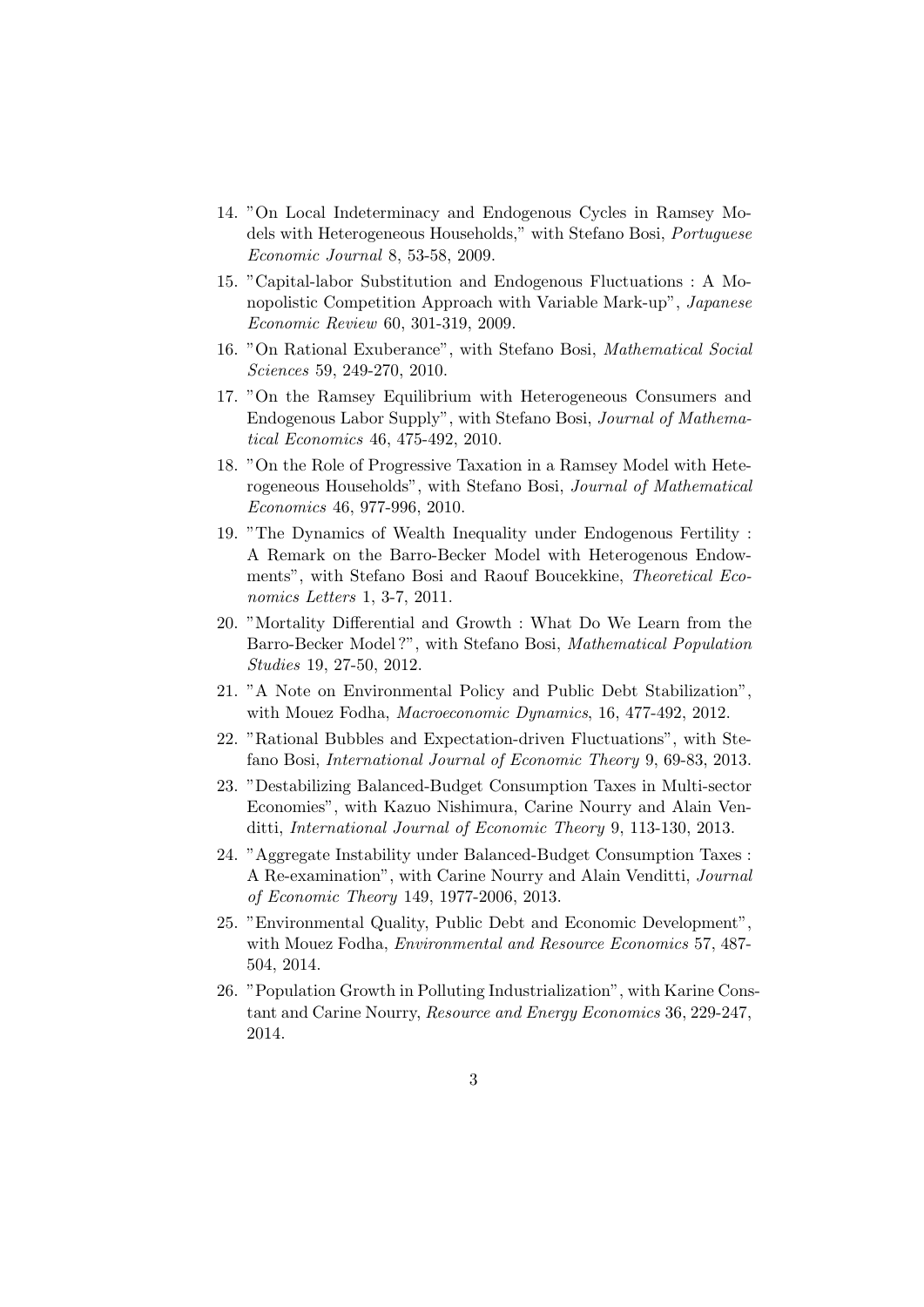- 27. "Market Distortions and Local Indeterminacy : A General Approach", with Teresa Lloyd-Braga and Leonor Modesto, Journal of Economic Theory 151, 216-247, 2014.
- 28. "Longevity, Pollution and Growth", with Natacha Raffin, Mathematical Social Sciences 69, 22-33, 2014.
- 29. "On Existence and Bubbles of Ramsey Equilibrium with Borrowing Constraints", with Robert Becker, Stefano Bosi and Cuong Le Van, Economic Theory 58, 329-353, 2015.
- 30. "On the (De)Stabilizing Effect of Public Debt in a Ramsey Model with Heterogeneous Agents", with Kazuo Nishimura, Carine Nourry and Alain Venditti, International Journal of Economic Theory 11, 7-24, 2015.
- 31. "Rational Bubbles and Macroeconomic Fluctuations : The (De-)Stabilizing Role of Monetary Policy", with Lise Clain-Chamosset-Yvrard, Mathematical Social Sciences 75, 1-15, 2015.
- 32. "Fiscal Policy, Debt Constraint and Expectation-Driven Volatility", with Kazuo Nishimura and Alain Venditti, Journal of Mathematical Economics 61, 305-316, 2015.
- 33. "Public Spending as a Source of Endogenous Business Cycles in a Ramsey Model with Many Agents", with Kazuo Nishimura, Carine Nourry and Alain Venditti, Macroeconomic Dynamics 20, 505-524, 2016.
- 34. "The Stabilizing Virtues of Monetary Policy on Endogenous Bubble Fluctuations", with Lise Clain-Chamosset-Yvrard, In : Sunspots and Non-linear Dynamics, Essays in Honor of Jean-Michel Grandmont, Nishimura K. Venditti, A. Yannelis N. C. (eds.), Springer, 2017.
- 35. "Non-Separable Preferences Do Not Rule Out Aggregate Instability under Balanced-Budget Rules : A Note", with Nicolas Abad and Alain Venditti, Macroeconomic Dynamics 21, 259-277, 2017.
- 36. "The Cost of Pollution on Longevity, Welfare and Economic Stability", with Natacha Raffin, Environmental and Resource Economics, 68, 683-704, 2017.
- 37. "Environmental Tax Reform under Debt Constraint", with Mouez Fodha and Hiroaki Yamagami, Annals of Economics and Statistics 129, 33-52, 2018.
- 38. "Growth and Public Debt : What Are the Relevant Tradeoffs ?", with Arnaud Chéron, Kazuo Nishimura, Carine Nourry and Alain Venditti, Journal of Money Credit and Banking 51, 655-682, 2019.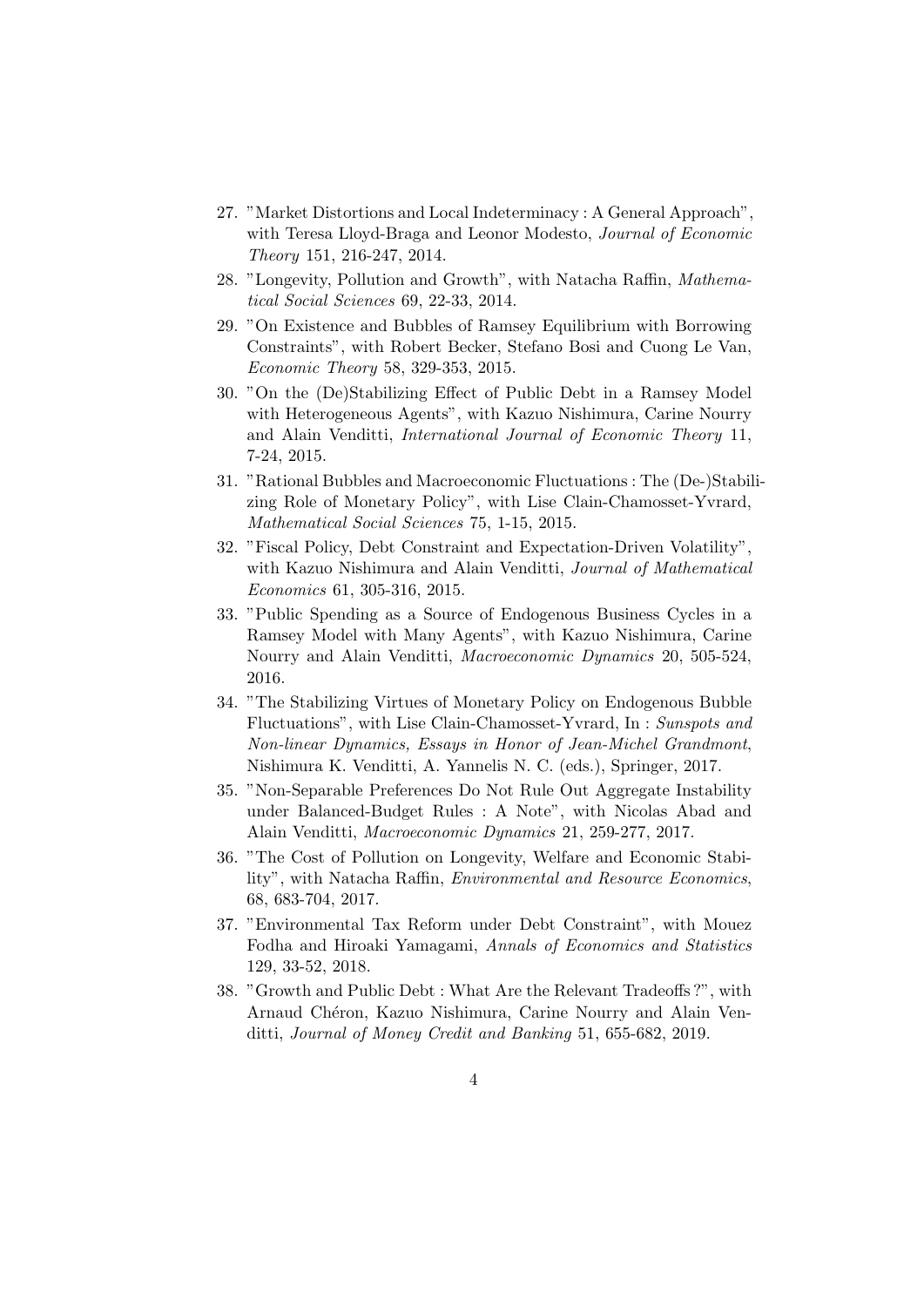- 39. "On the Interplay between Speculative Bubbles and Productive Investment", with Xavier Raurich, European Economic Review 111, 400-420, 2019.
- 40. "The Love for Children Hypothesis and the Multiplicity of Fertility Rates", with Paolo Melindi-Ghidi, Journal of Mathematical Economics 83, 89-100, 2019.
- 41. "Growth and Bubbles : Investing in Human Capital versus Having Children'", with Xavier Raurich, Journal of Mathematical Economics 82, 150-159, 2019.
- 42. "Bubble on Real Estate : The Role of Altruism and Fiscal Policy", with Lise Clain-Chamosset-Yvrard, Studies in Nonlinear Dynamics and Econometrics 23, 2019.
- 43. "Male Reproductive Health, Fairness and Optimal Policies", with Natacha Raffin and Johanna Etner, Journal of Public Economic Theory 22, 1213-1244, 2020.
- 44. "Asset Bubble and Endogenous Labor Supply : A Clarification", with Kathia Zekkari, Economics Letters 196, 1-5, 2020.
- 45. "Advances in Growth and Macroeconomic Dynamics : In Memory of Carine Nourry", with Raouf Boucekkine and Alain Venditti, Mathematical Social Sciences 112, 1-6, 2021.
- 46. "Remembering Carine Nourry", with Jean-Michel Grandmont and Alain Venditti, Mathematical Social Sciences 112, 7-8, 2021.
- 47. "Growth and Instability in a Small Open Economy with Debt", with Leonor Modesto, Carine Nourry and Alain Venditti, Mathematical Social Sciences 112, 26-37, 2021.
- 48. "Pollution and Growth : The Role of Pension in the Efficiency of Health and Environmental Policies", with Armel Ngami, International Journal of Economic Theory 17, 390-415, 2021.
- 49. "Income Distribution by Age Group and Productive Bubbles", with Xavier Raurich, Macroeconomic Dynamics, in press.
- 50. "Pollution in a Globalized World : Are Debt Transfers Among Countries a Solution ?", with Marion Davin and Mouez Fodha, International Journal of Economic Theory, in press.
- 51. "Environment, Public Debt and Epidemics", with Marion Davin and Mouez Fodha, Journal of Public Economic Theory, in press.

#### Recent working papers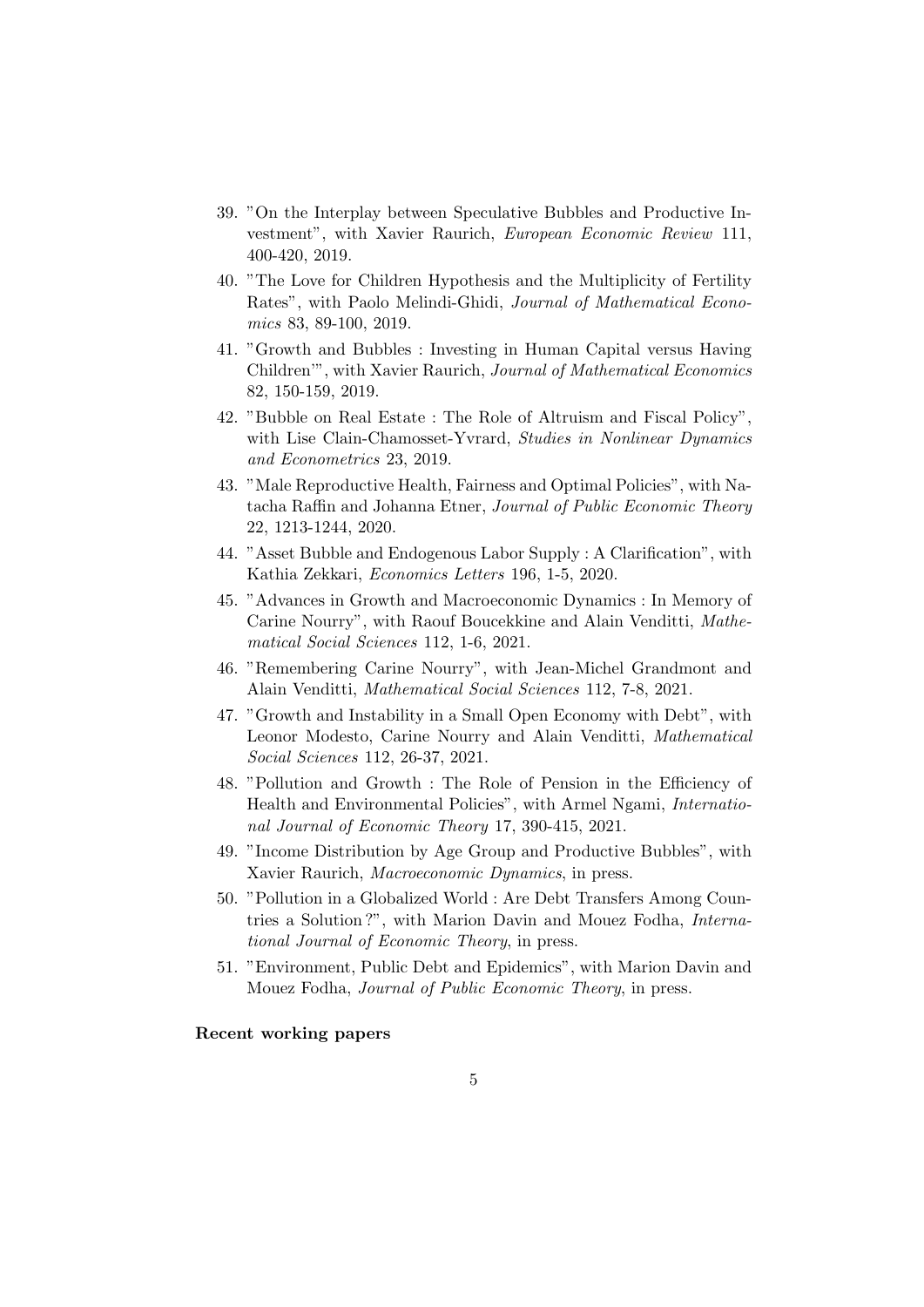- "Entrepreneurship, Growth and Productivity with Bubbles", with Lise Clain-Chamosset-Yvrard and Xavier Raurich, AMSE WP 2021- 06.
- "Are the Liquidity and Collateral Roles of Asset Bubbles Different ?", with Lise Clain-Chamosset-Yvrard and Xavier Raurich, AMSE WP 2020-10.

# Scientific dissemination

- "A New Wind Blows through China : Addressing Pollution's Economic Effects" Dialogues Economiques, with Claire Lapique, February 2019.
- "When Bubbles Inflate Growth. Speculative Bubbles, Part I." Dialogues Economiques, with Aurore Basiuk, January 2021.
- "Students Loans : Running into Debt ? Speculative bubbles, Part II." Dialogues Economiques, with Aurore Basiuk, January 2021.
- "When People in Vaucluse Have More Children than those in Bouchesdu-Rhone" Dialogues Economiques, with Aurore Basiuk and Paolo Melindi-Ghidi, April 2021.
- "The Infertility Boom : What Are the Costs to Society ?" Dialogues Economiques, with Laurène Casseville, November 2021.

#### Selected conferences and seminars

## Conferences

- 9th Annual Symposium of the Society for Nonlinear Dynamics and Econometrics, Atlanta, March 2001.
- Ecole de Printemps d'Economie Internationale et d'Economie Industrielle, Aix-en-Provence, May-June 2001, June 2006.
- Fourth International Summer School in Economics, Villa Mondragone, Monte Porzio Catone, Rome, June 2001.
- Annual conference of AFSE, Paris, September 2001, 2002, 2004, 2006.
- Summer School in Economic Theory, Intertemporal Macroeconomics : Growth, Fluctuations, and the Open Economy, Venise, June-July 2002.
- XIIIth Summer School of the European Economic Association "Endogenous Fluctuations", Lisbon, September 2002.
- Workshop du Central European Program in Economic Theory (CE-PET), Udine, June 2004.
- 19th Annual Conference of the European Economic Association, Madrid, August 2004.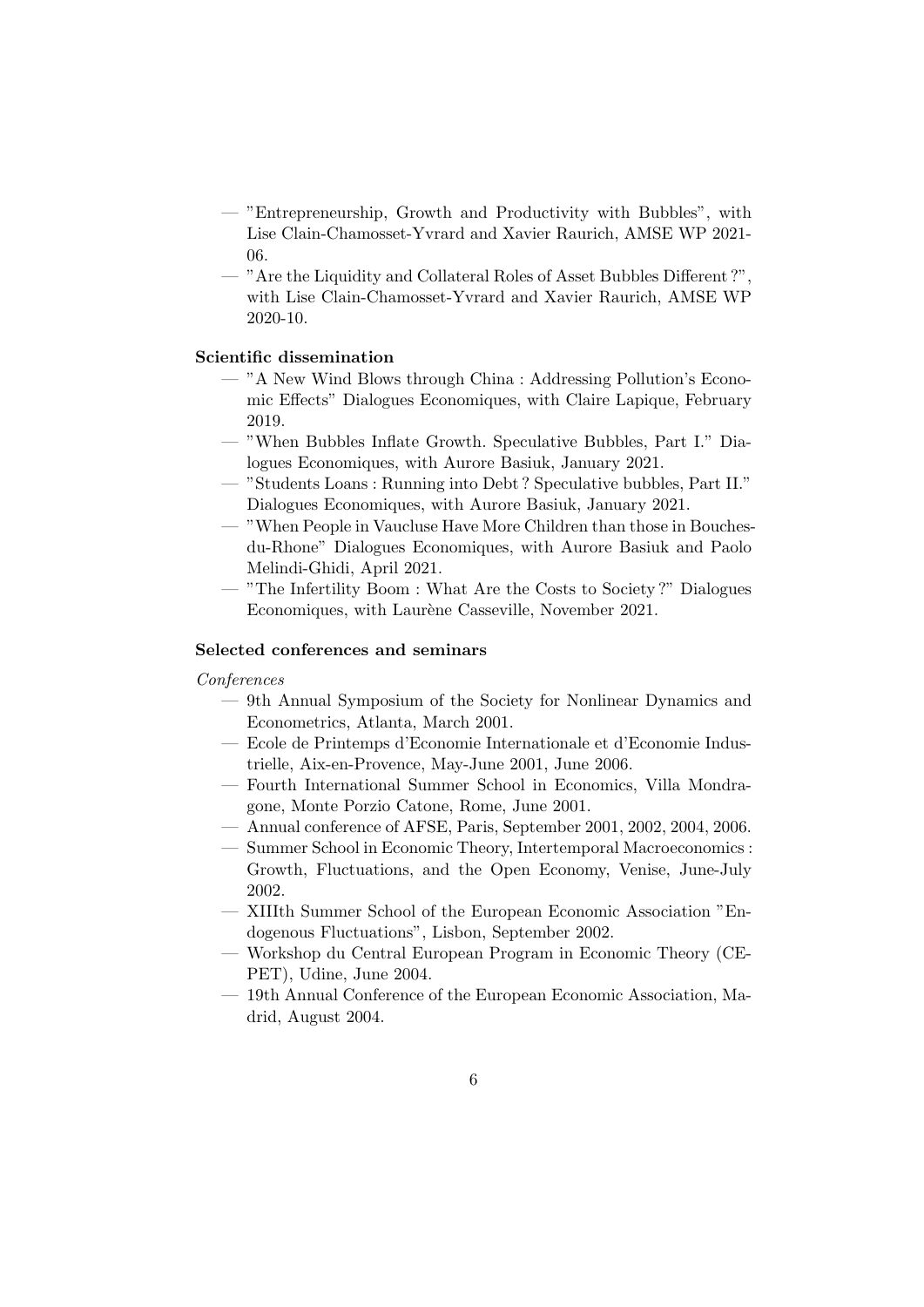- 9th International Conference on Macroeconomic Analysis and International Finance, University of Crete, Rethymno, May 2005.
- Conference "Instability and Fluctuations in Intertemporal Equilibrium Models", Marseille, June 2005.
- Conference "Intertemporal Equilibria, Agregation and Sunspots : In Honor of Jean-Michel Grandmont", Lisbon, October 2005.
- Macroeconomics-workshop, Aix-en-Provence, December 2005.
- 2nd German Workshop in Macroeconomics, Frankfurt, July 2006.
- Conference in honor of Philippe Michel, Nanterre, June 2007.
- Conference in honor of Rodolphe Dos Santos Ferreira, Strasbourg, October 2007.
- Conference "Growth with heterogeneous agents : causes and effects of inequality", Marseille, June 2008.
- Conference "2nd Annual Meeting of the Portuguese Economic Journal", Evora, July 2008.
- Conference "First Workshop on Dynamics, Optimal Growth and Population Change : Theory and Applications", Milan, September 2008.
- Conference"Sustainable Development : Demographic, Energy and Intergenerational Aspects", Strasbourg, November 2008.
- Anglo-French-Italian workshop, London May 2009 ; Marseille June 2010.
- 13th International Conference on Macroeconomic Analysis and International Finance, University of Crete, Rethymno, May 2009.
- Conference "Agents Interactions, Market Interdependences and Aggregate Instabilities", Centre d'Economie de la Sorbonne, University Paris 1, June 2009.
- Workshop "Qu'a-t-on appris en macroéconomie sur la répartition du revenu depuis les années de haute théorie ?", Paris, March 2010.
- Overlapping Generations Days, Dynamic Macroeconomics : Population, Environment and Sustainability, Vielsalm, March 2010.
- Workshop "Financial integration/Globalization and economic crisis : What are the links ?",Aix-en-Provence, March 2011.
- 71st International Atlantic Economic Conference, Athenes, Grece, March 2011.
- Overlapping Generations Days, Vielsalm, May 2011.
- Conference "Les Nouveaux Enjeux de la régulation macroéconomique : crise financière, politique de stabilisation et développement durable", GREQAM, June 2011.
- Workshop in honour of Cuong Le Van, University of Exeter, September 2011.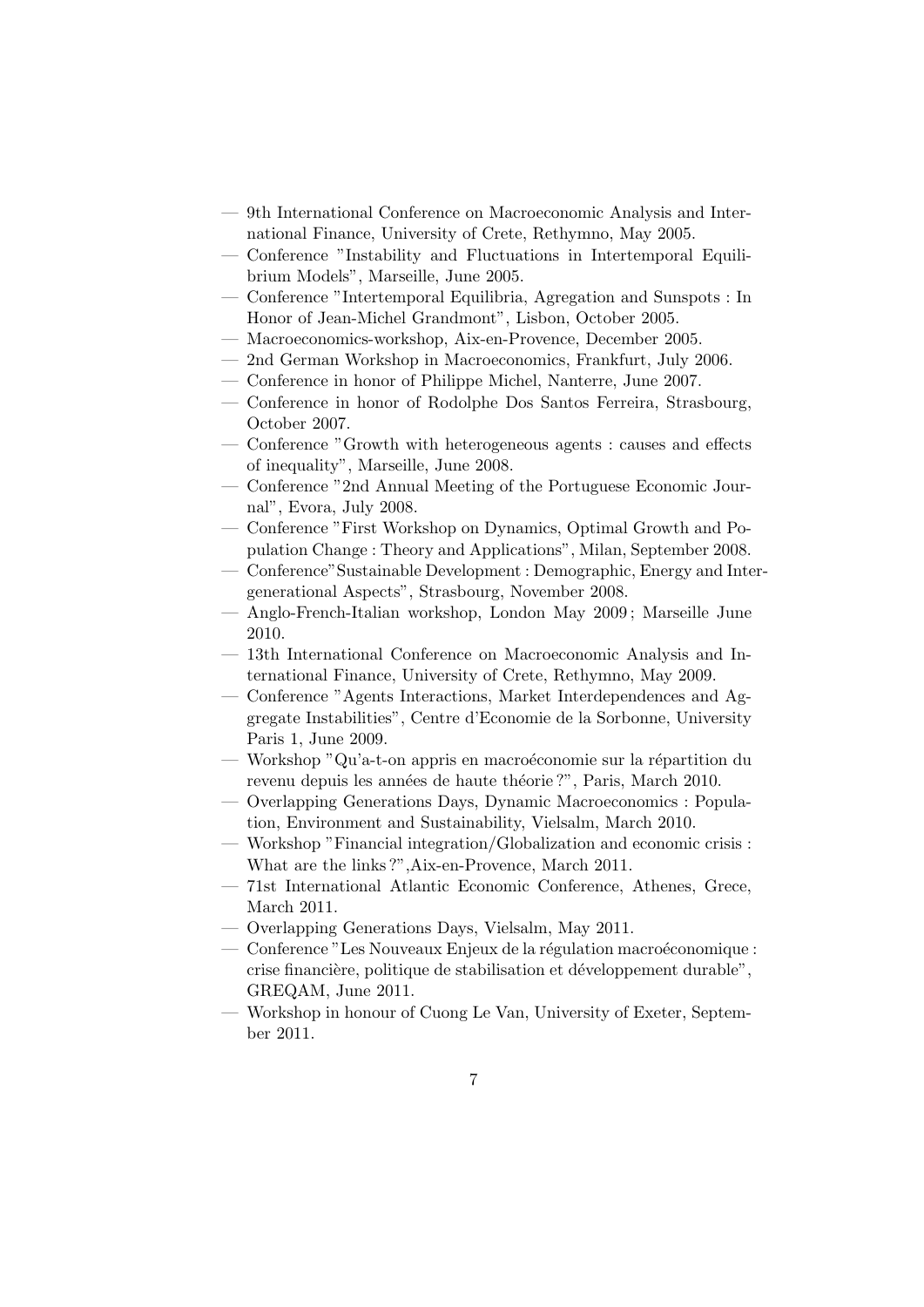- Conference in honor of Cuong Le Van, University Paris 1, December 2011.
- Asia-Pacific Conference on Economic Dynamics, Ho Chi Minh, November 2013.
- Workshop "La dynamique des inégalités et leur perception", Marseille January 2014.
- 1rst annual conference of FAERE, Montpellier, September 2014.
- 2nd Thematic meeting of the FAERE "Environmental Economics : Dynamic and Spatial Aspects", Nanterre, November 2014.
- 5th AMSE Workshop on Growth and Development, Marseille April 2015.
- Conference "Financial and real interdependencies : Volatility, inequalities and economic policies", Lisbon, May 2015.
- Conference DynIper, Marseille May 2016.
- International Workshop "Financial and real interdependencies, volatility, inequalities and economic policies", Marseille November 2016.
- 2017 Asian Meeting of the Econometric Society, Hong Kong, June 2017.
- Workshop "Real and financial interdependencies, new approaches with dynamic general equilibrium models", PSE, Paris, July 2017.
- Conference T2M, June 2002, January 2005, 2006, 2007, 2008, 2009, May 2011, March 2013, 2017, 2018.
- Public Economic Theory Conference, Marseille June 2005, Nashville July 2007, Seoul 2008, Istanbul 2010, Taipei 2012, Lisbon 2013, Seattle 2014, Luxembourg 2015, Rio July 2016, Hue June 2018, Strasbourg July 2019.
- SAET Conference, Kos June 2007, Ischia 2009, Faro 2011, Brisbane July 2012, Paris 2013, Cambridge 2015, Rio 2016, Faro June 2017, Taipei 2018, Ischia July 2019, online June 2021.
- Journées Louis-André Gérard-Varet, Marseille June 2010, Aix-en-Provence 2014, Aix-en-Provence 2017, Aix-en-Provence 2018.
- ASSET Conference, Lisbon November 2006, Padova November 2007, Istanbul November 2009, Alicante November 2010, Granada November 2015, Thessaloniki Novembre 2016, Alger October 2017, Firenze November 2018, Athenes October 2019.
- Workshop in honor of Carine Nourry, November 2019.
- African meeting of the econometric society, online June 2021.
- EAERE Conference, online June 2020, online June 2021.
- 96th Conference WEAI, online July 2021.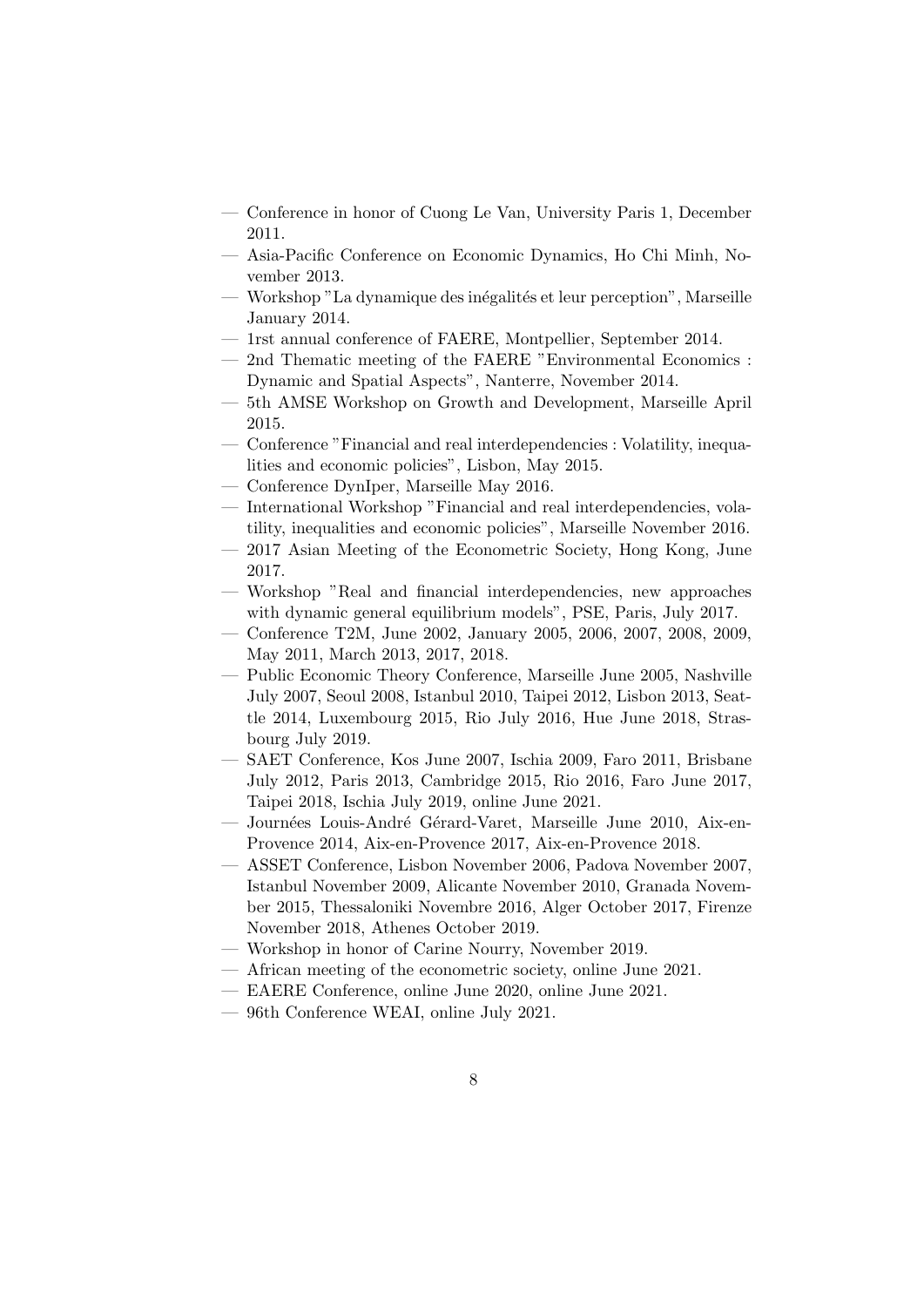#### Seminars

- seminar EPEE, Evry, January 2002.
- seminar THEMA, Cergy, March 2003.
- seminar GREMARS, Lille, October 2003.
- seminar FCEE, Universidade Catolica Portuguesa, March 2004, October 2005.
- seminar EUREQua, Paris, May 2005.
- seminar CREST, Paris, February 2006.
- seminar on environmental economics, CES, Paris, March 2006.
- seminar University Catholic of Louvain, Louvain-la-Neuve, February 2008.
- seminar GED, University Paris 1, February 2008.
- seminar University of Lille, May 2008.
- seminar GREQAM, October 2009, November 2011.
- seminar Bilkent University, Ankara, March 2012.
- seminar University of Barcelona, October 2013.
- seminar University of Lille, December 2012, April 2015.
- seminar BETA, University of Strasbourg, March 2019.
- seminar GATE, Lyon, April 2019.
- seminar University of Barcelona, December 2019.
- seminar CREM, University of Rennes 1, October 2020.
- seminar University of Leicester, November 2020.
- seminar AMSE-lunch, December 2020.

#### Teaching

- 2004-2006 and 2010 : Macroeconomic dynamics, Master, University of Strasbourg.
- 2005-9 : Macroeconomics, Master QEM Erasmus Mundus, University Paris 1.
- 2008-1 : Intergenerational macroeconomics, Master, University of Strasbourg.
- 2009 : Advanced macroeconomics (with Bruno Decreuse), Master, Aix-Marseille University.
- 2010 : Macroeconomic dynamics, PhD, University of Lyon.
- 2010-11 : Growth and cycles (with Alain Venditti), Master, Aix-Marseille University.
- 2011 : Growth (with Raouf Boucekkine), Master, Aix-Marseille University.
- 2012-8 : Environment and growth (with Raouf Boucekkine), Master AMSE, Aix-Marseille University.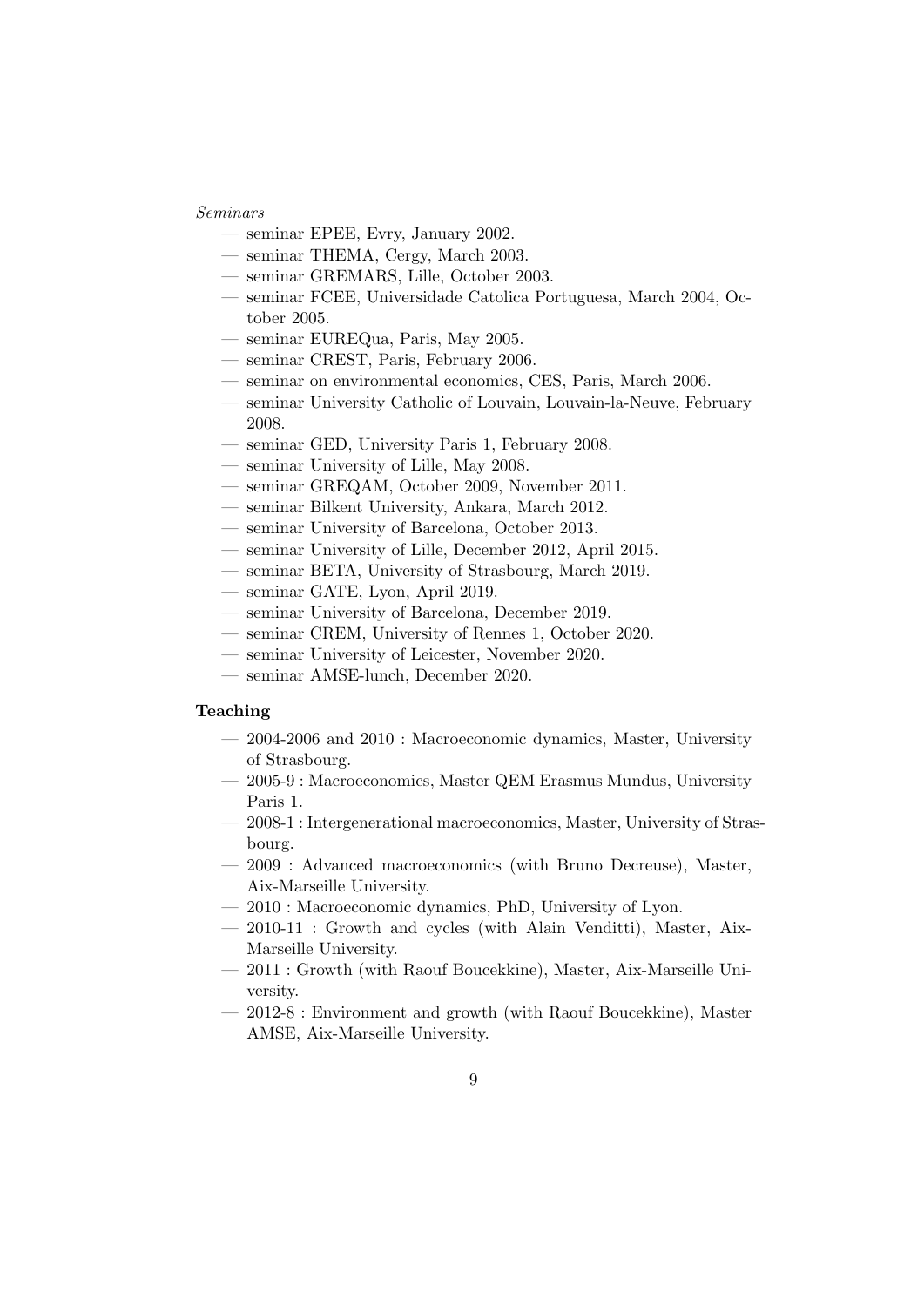- 2012-8 : Growth and fluctuations, Master AMSE, Aix-Marseille University.
- 2012-8 : Environmental economics, Master AMSE, Aix-Marseille University.
- 2018- : Macroeconomics, Master AMSE, Aix-Marseille University.
- 2018- : Macroeconomic Dynamics (with Alain Venditti), Master AMSE, Aix-Marseille University.

#### Editorial activity

Associate editor of International Journal of Economic Theory since 2021.

#### Referee

Annals of Economics and Statistics, Canadian Journal of Economics, Econometrica, Economic Journal, Economic Modelling, Economics Bulletin, Economic Theory, Environmental and Resource Economics, European Journal of Political Economy, International Journal of Economic Theory, International Review of Economics and Finance, Journal of Applied Mathematics, Journal of Development Economics, Journal of Difference Equations and Applications, Journal of Economic Behavior and Organization, Journal of Economic Dynamics and Control, Journal of Economic Inequality, Journal of Economic Theory, Journal of Economic Growth, Journal of Economics, Journal of Macroeconomics, Journal of Mathematical Economics, Journal of Money, Credit and Banking, Journal of Pension Economics and Finance, Journal of Public Economics, Journal of Public Economic Theory, Macroeconomic Dynamics, Mathematical Population Studies, Mathematical Social Sciences, Metroeconomica, Portuguese Economic Journal, Recherches Economiques de Louvain, Research in Economics, Resource and Energy Economics, Revue d'Economie Politique, Revue Economique, Structural Change and Economic Dynamics.

Agence Nationale de la Recherche (ANR), FNRS.

# Organization of conferences and seminars

- 2006-8 : Group in Economic Dynamics (GED), University Paris 1.
- "Journées Générations Imbriquées et Dynamique Economique", University Paris 1, February 2007.
- 2008-9 : Macroeconomic seminar, University Paris 1 PSE Paris Jourdan.
- Workshop "Market Imperfections and Macroeconomic Instability", University of Lille 1, March 2008.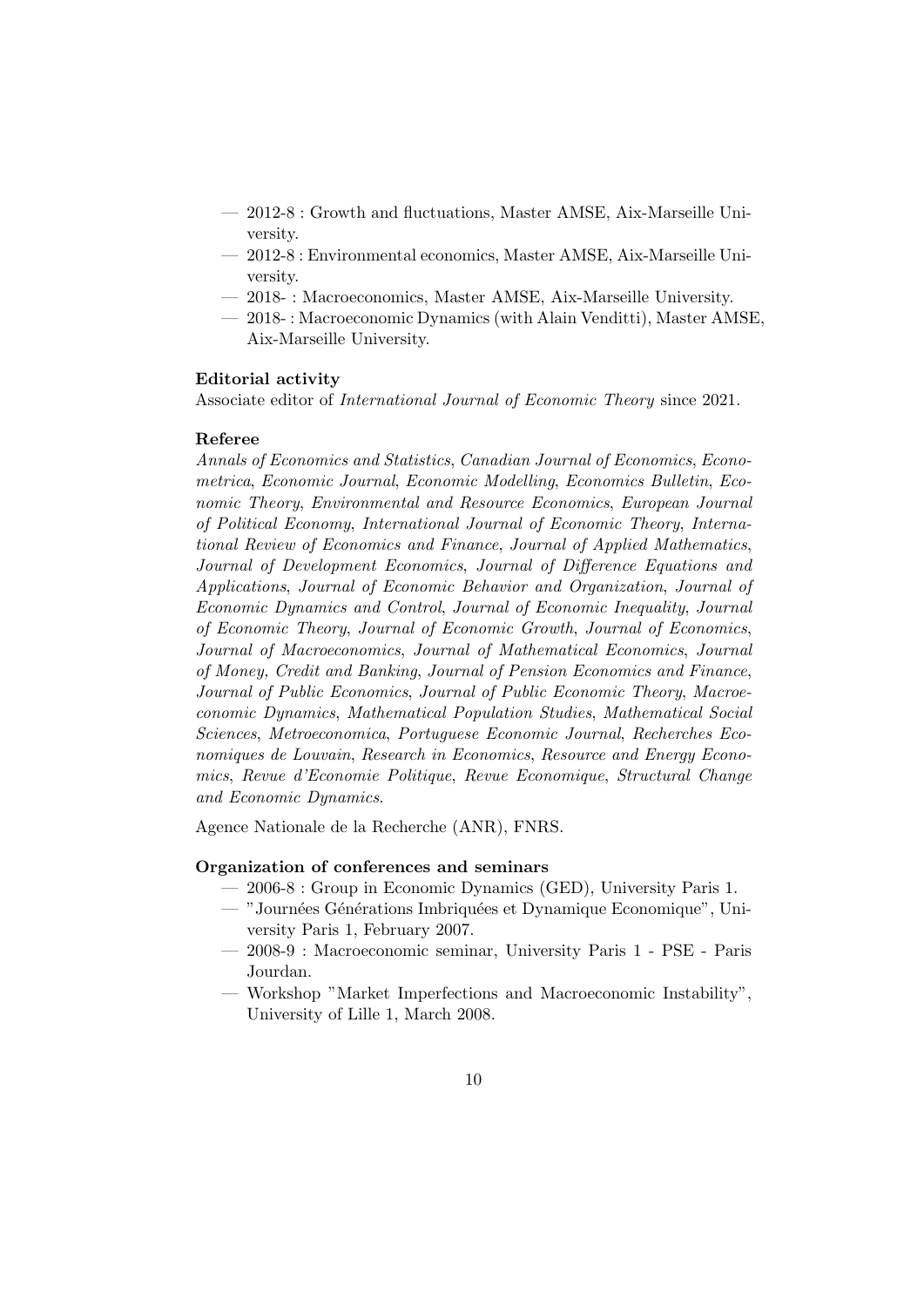- "Journées Générations Imbriquées, Développement et Dynamique Economique, Aix-Marseille University, October 2008.
- Anglo-French-Italian Macroeconomic Workshop, GREQAM, June 2010.
- Conference "The New Issues of Macroeconomic Regulation : Financial Crisis, Stabilization Policies and Sustainable Development", GRE-QAM, June 2011.
- "Journées Générations Imbriquées, sur les Développements Récents de la Croissance Economique, ses Aspects Démographiques et le Développement Durable", May 2012.
- 2011-3 : Seminar of economic analysis, GREQAM.
- Conference in honor of Jean-Michel Grandmont "The New Issues of Macroeconomic Regulation : Financial Crisis, Stabilization Policies and Sustainable Development", AMSE, GREQAM, June 2013.
- Conference "Financial and real interdependencies : Volatility, inequalities and economic policies", Lisbon, May 2015.
- Conference DynIper, Marseille, May 2016.
- International workshop "Financial and real interdependencies volatility, inequalities and economic policies", Marseille November 2016.
- Conference on "Real and financial interdependencies : new approaches with dynamic general equilibrium models", PSE June 2017.
- Conference on "Real and financial interdependencies : Instability, international openness and regulation policies", AMSE, June 2019.
- Workshop in honor of Carine Nourry, November 2019.
- Conference on "FInancial and REal interdependencies : Advances in growth and macroeconomic dynamics, in memory of Carine Nourry", July 6-7, 2021.
- ASSET Conference 2021, Marseille, 0ctober 20-22, 2021.

#### Grants

- 2016-2021 : Member of the project ANR GREEN-Econ, supervised by Nicolas Quérou and Hubert Stahn.
- 2015-2021 : Member of the project ANR FIRE, supervised by Alain Venditti.
- 2013-2016 : Member of the project A\*MIDEX "The Dynamics of Inequalities and their Perceptions", supervised by Michel Lubrano.
- 2009-2013 : Member of the project ANR CLEANER, supervised by Katheline Schubert.
- $-2005-2009$ : Head of the project ANR "Imperfections de marché, dynamiques et politiques économiques".
- $-2005-2006$ : Head of the project EGIDE PESSOA, intitulé "Distor-